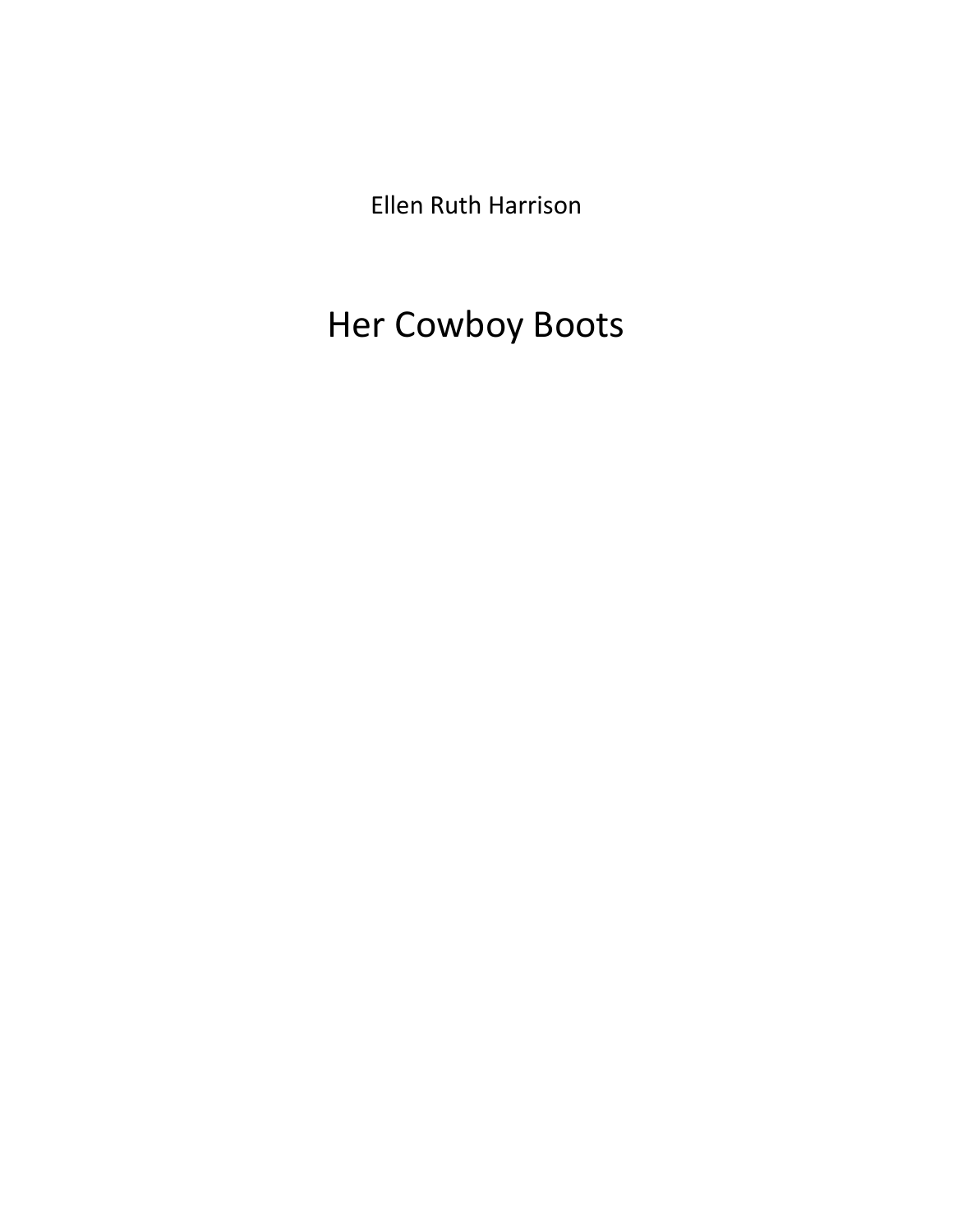### **ELLEN RUTH HARRISON**

## **HER COWBOY BOOTS**

*for mezzo-soprano and piano*

### **Text from "Thirteen Ways of Looking at Cowboy Boots"** *(Hat tipped to Wallace Stevens)*

### **by Ellen Austin-Li** *from Firefly*, published by Finishing Line Press in May 2019

*Her Cowboy Boots* was composed in November 2019 for the Cincinnati songSLAM, a collaboration between Cincinnati Song Initiative and Sparks & Wiry Cries. My heartfelt thanks go to Ellen Austin-Li for giving me permission to set her poem and to Ellen Graham and Matthew Umphreys, the wonderful performers who are part of my songSLAM team.

> Duration: circa 3.5 minutes ellenruthharrison.com ellen.harrison@uc.edu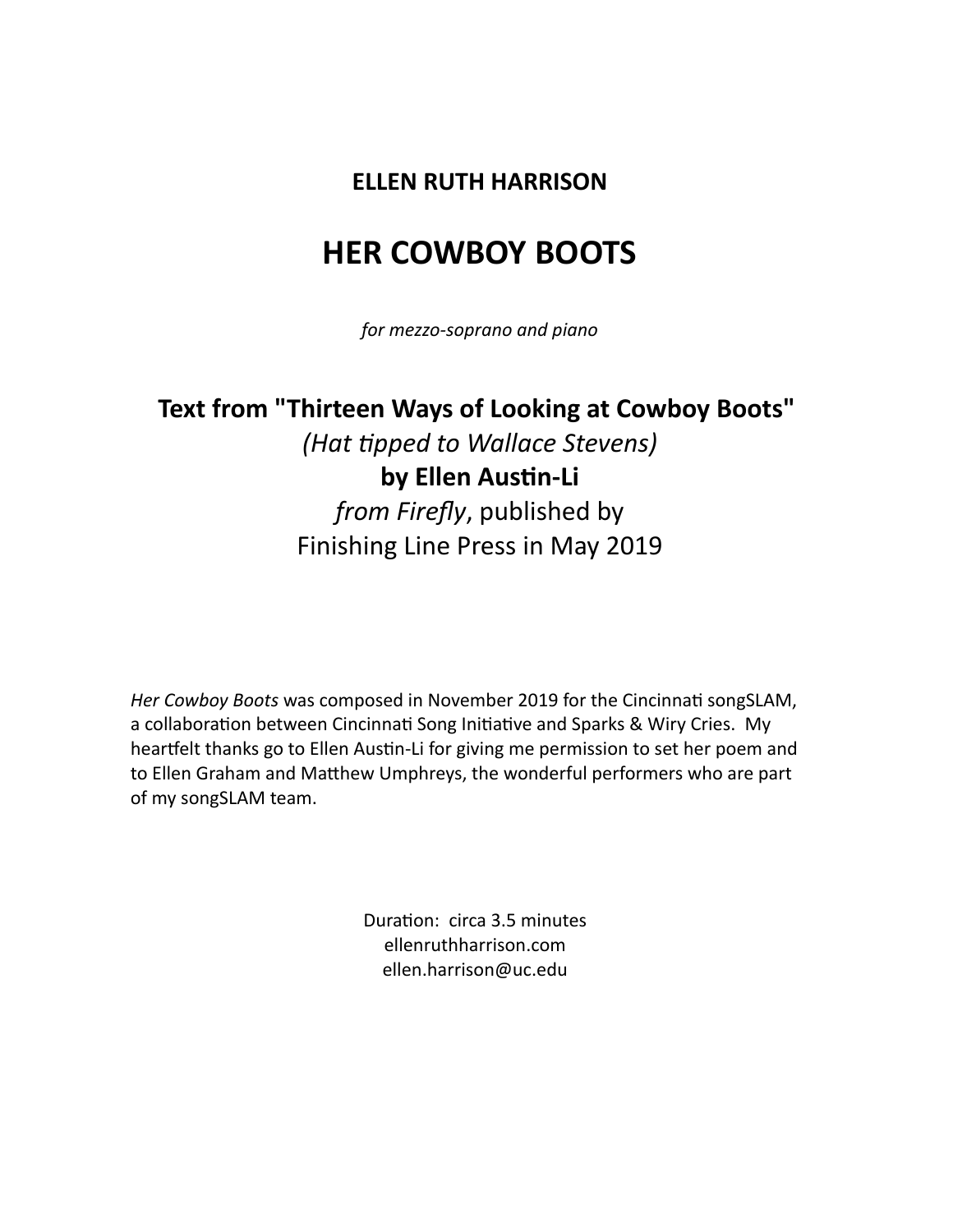I.

Among the crowd of footwear standing in her closet, she chooses the androgynous black cowboy boots.

II.

She was of two minds, like her stylish yet functional leather cowboy boots.

#### IV.

A woman and a pair of shoes are one. A woman and her pair of cowboy boots are at least two.

#### V.

She doesn't know which she prefers, the seductress in high-heeled boots, or the shit-kicking, tough-talking cowgirl ruling in her cowboy boots, or both.

#### VII.

O Cowboys of the Wild West, could you have imagined over a hundred years hence a gentlewoman wearing your boots, prancing around, shopping, dancing, loving in the boots you rode brokeback saddle in?

#### IX.

When the cowboy boots are put away, the imprint of their power remains on her choices.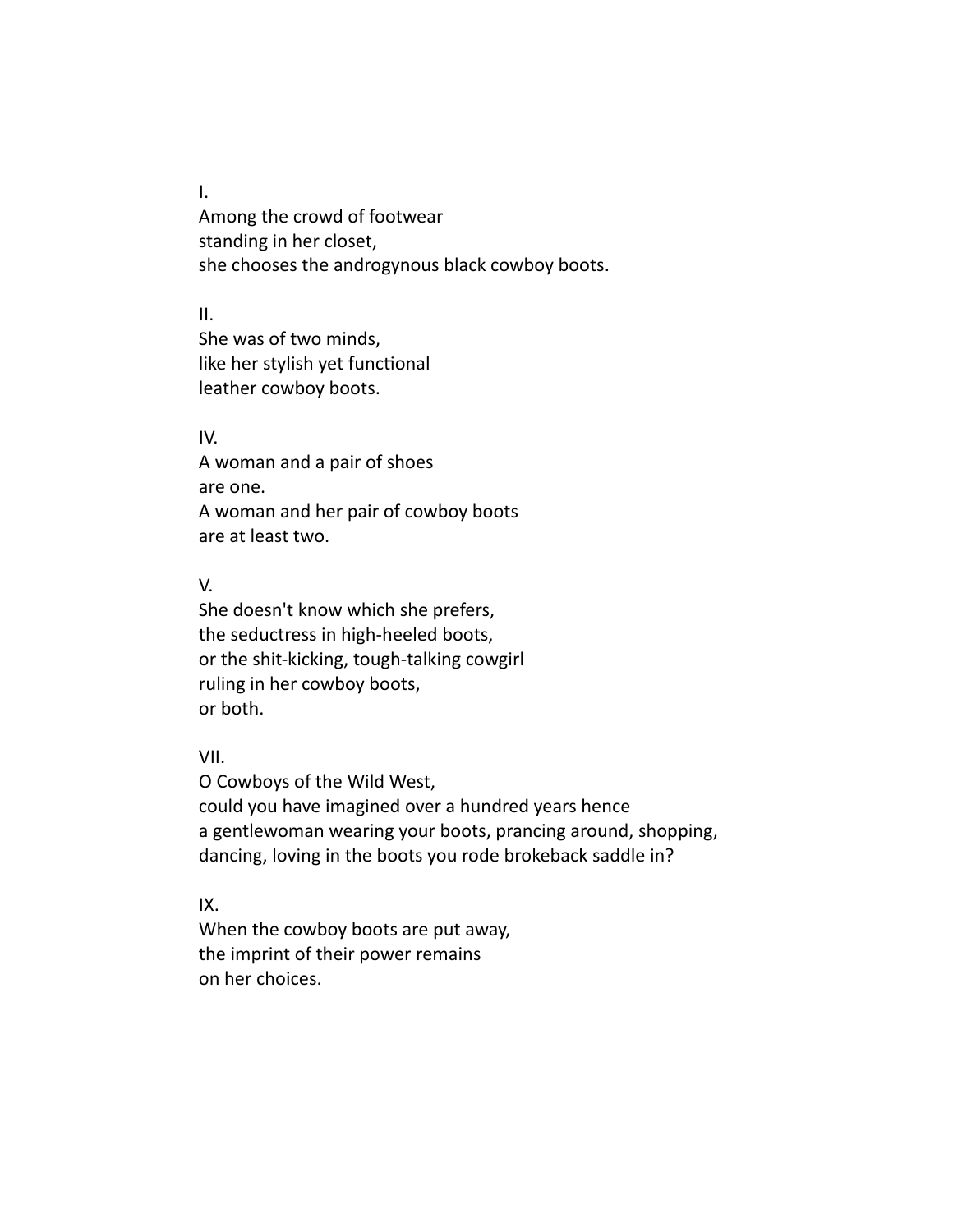# Her Cowboy Boots

Ellen Austin-Li Ellen Ruth Harrison



© 2019 Ellen Ruth Harrison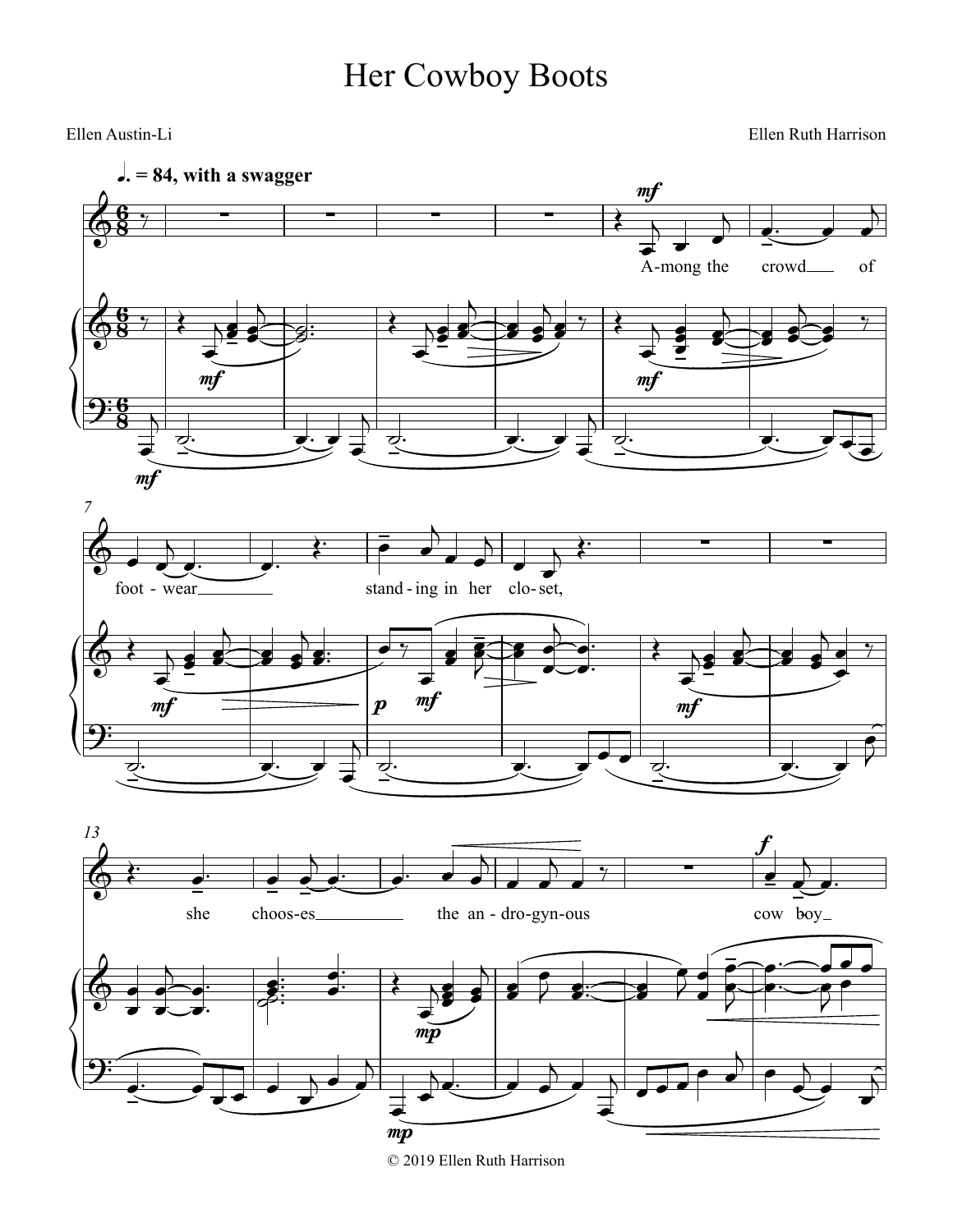



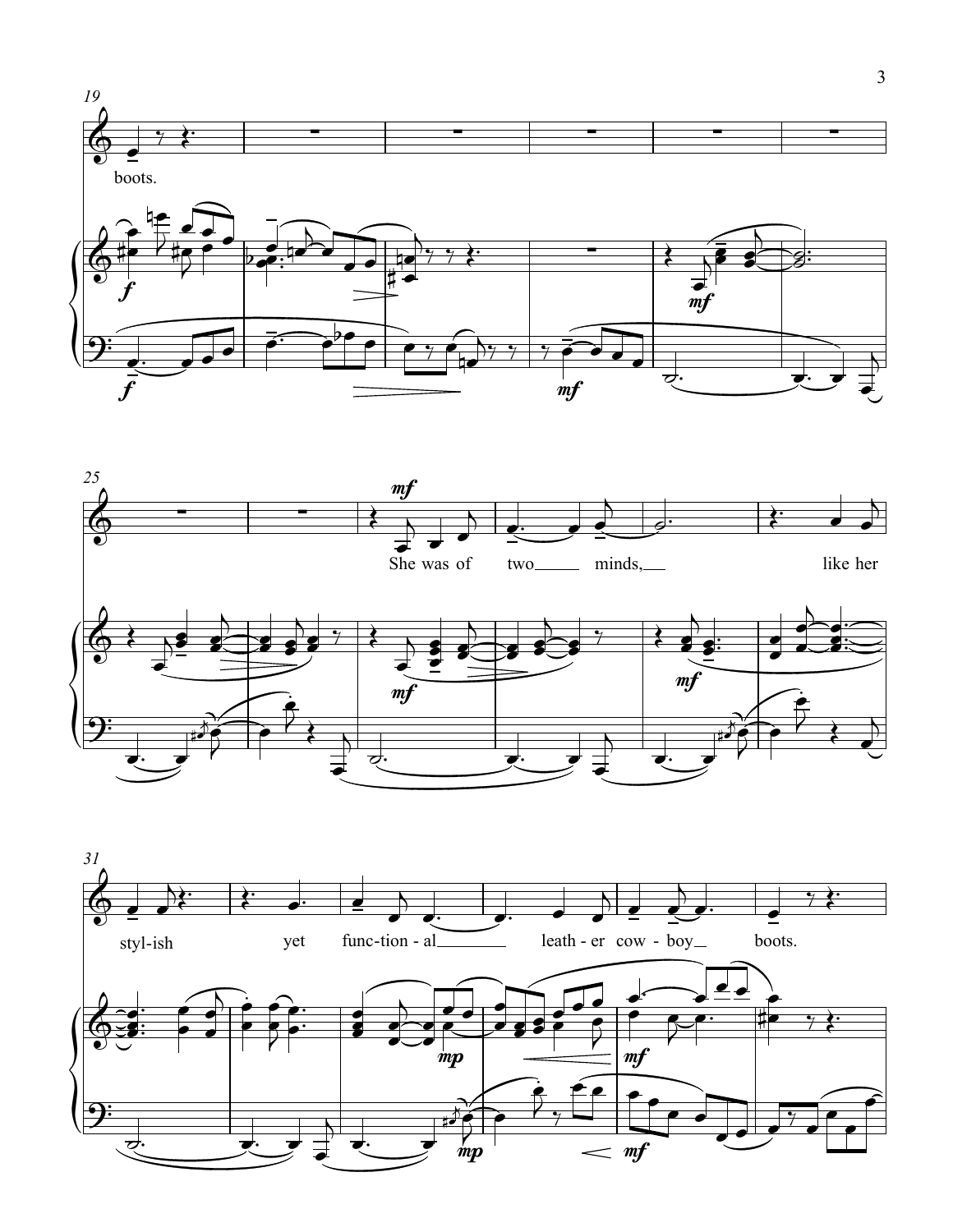



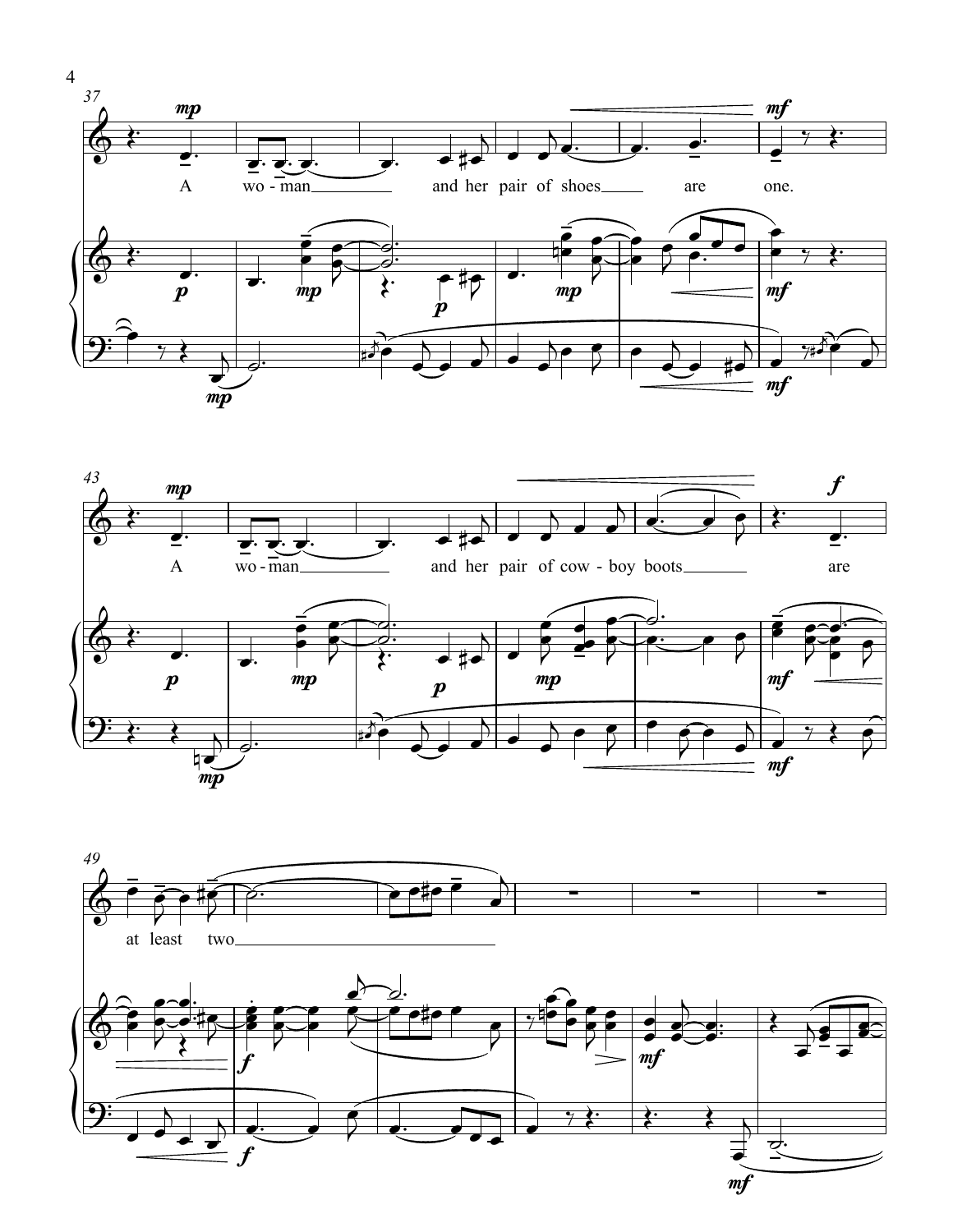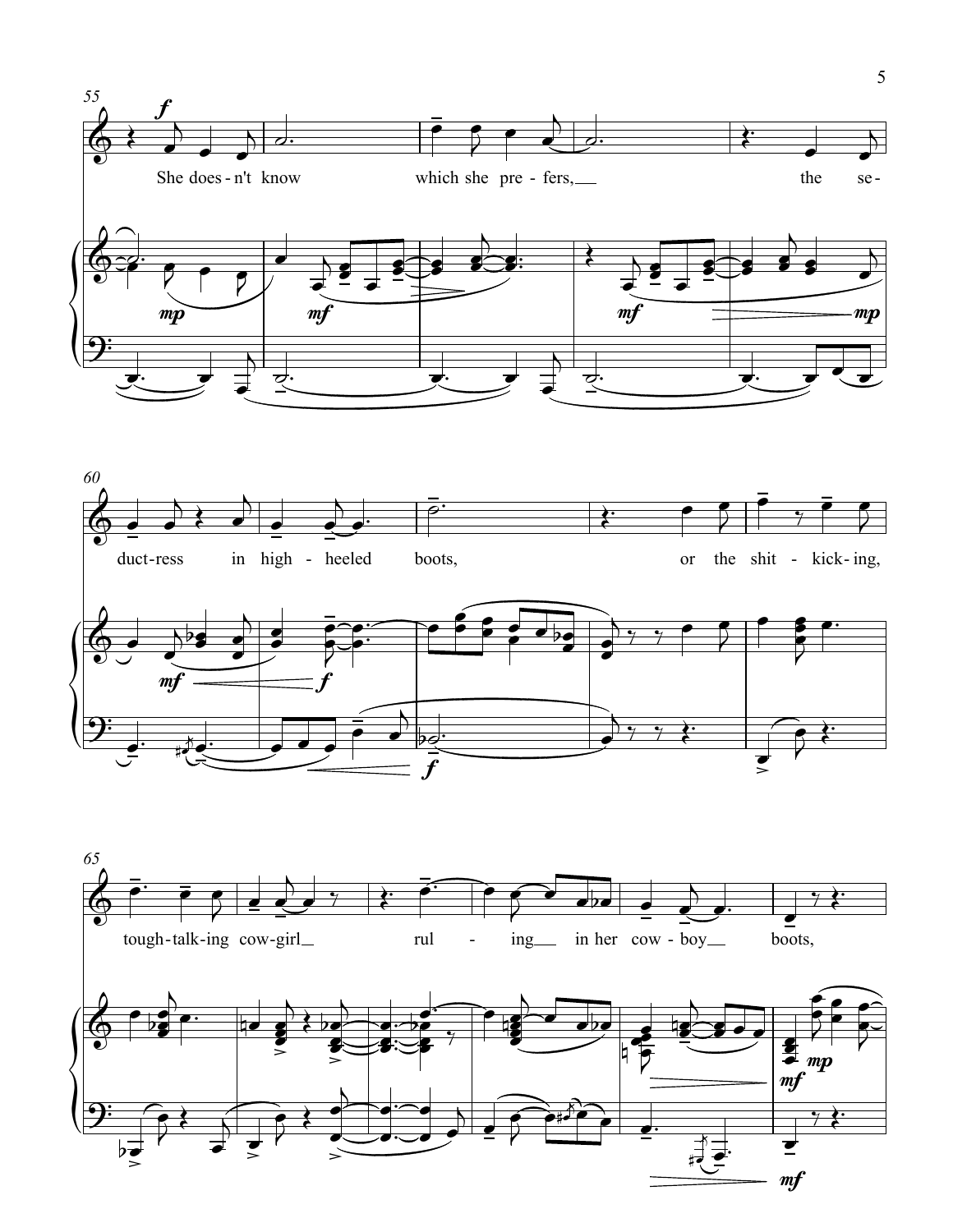



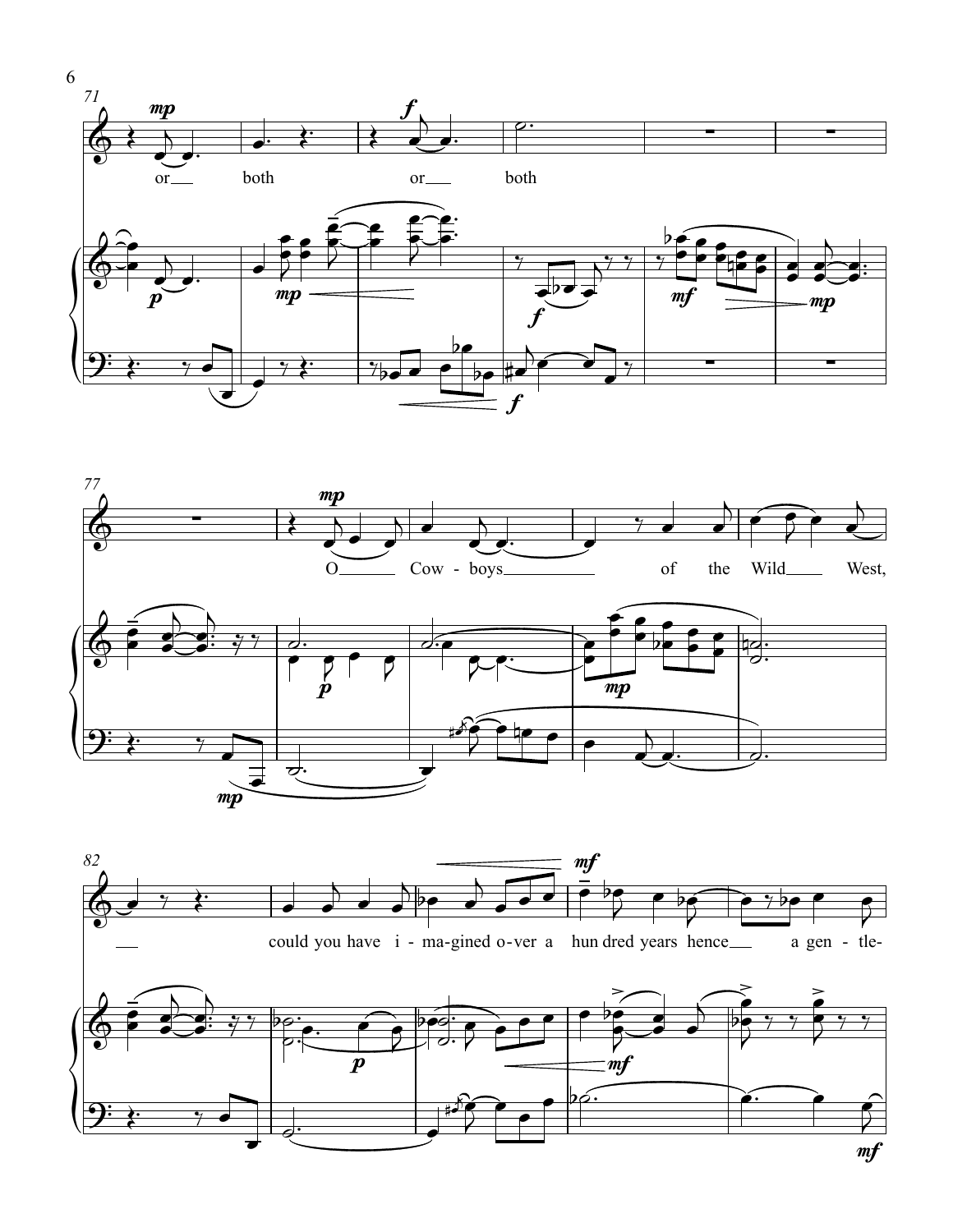